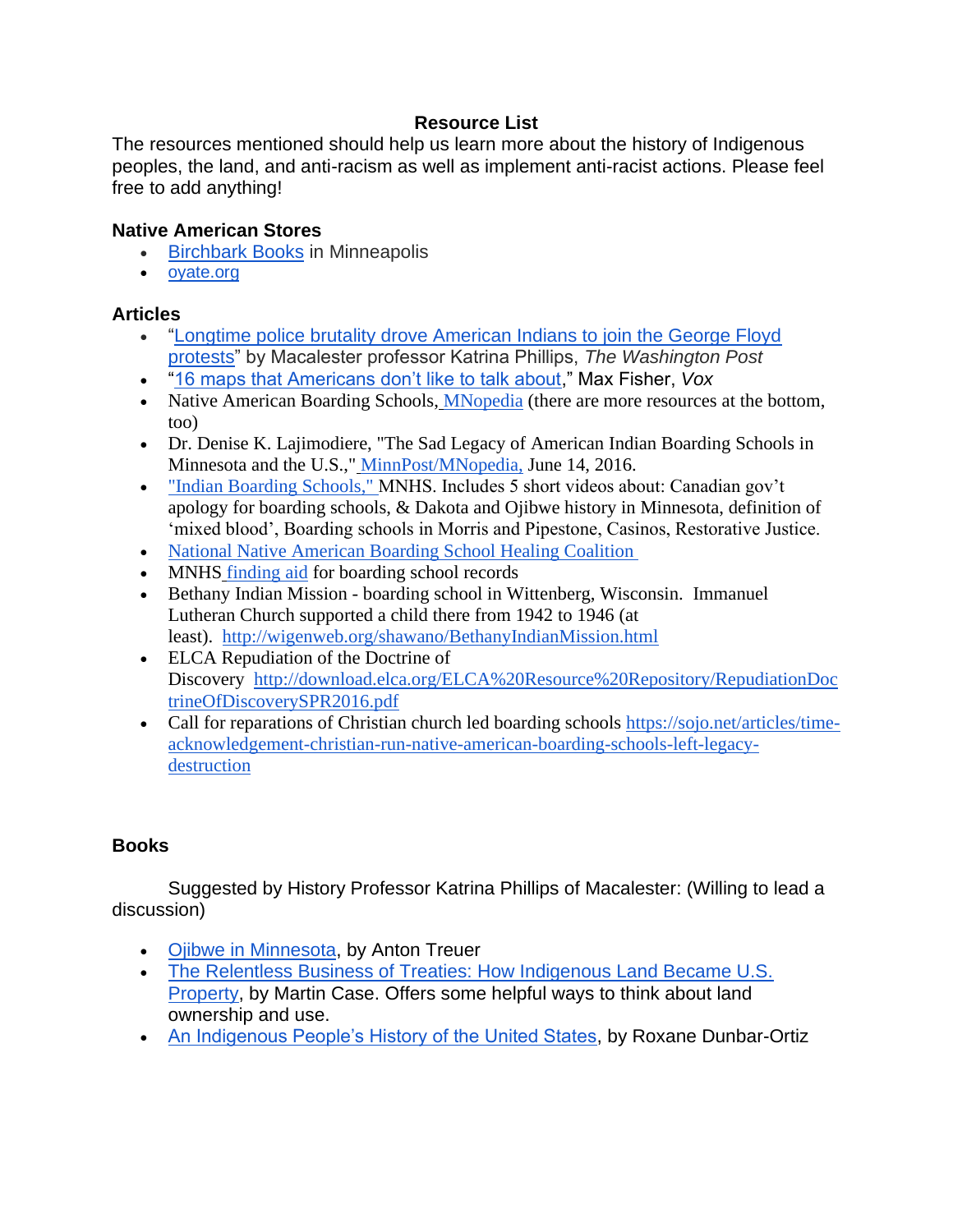Suggested by History Professor Jean O'Brien of the University of Minnesota:

- [Fools Crow,](https://en.wikipedia.org/wiki/Fools_Crow) by James Welch a novel about a band of Blackfeet Indians in 1870, beautifully describing their lifestyle and beliefs and encounters with whites.
- [Seasons of Change,](https://uncpress.org/book/9781469617299/seasons-of-change/) by Chantal Norrgard
- [Our History is the Future,](https://www.npr.org/2019/03/06/700013728/our-history-is-the-future-puts-standing-rock-in-broader-native-american-story) by Nick Estes

#### *Kids books:*

- [I Am Not a Number](https://www.amazon.com/Not-Number-Jenny-Kay-Dupuis/dp/1927583942) by Jenny Kay Dupuis and Kathy Kacer. Bilingual book. Picture book. Well-told story. 40 pages.
- [When I Was Eight](https://www.amazon.com/When-Was-Eight-Christy-Jordan-Fenton/dp/1554514908/ref=pd_lpo_14_t_0/136-8196544-4448334?_encoding=UTF8&pd_rd_i=1554514908&pd_rd_r=392eb289-121b-4e4a-80a9-727ae66a9fd3&pd_rd_w=5nyfY&pd_rd_wg=2j2Hw&pf_rd_p=7b36d496-f366-4631-94d3-61b87b52511b&pf_rd_r=3N87V1PQ74AJ57B8FPRN&psc=1&refRID=3N87V1PQ74AJ57B8FPRN) by Christy Jordan-Fenton and Margaret Pokiak-Fenton. Picture book about a Catholic Indian Boarding School and the power of learning to read. Tells the story of Fatty Legs for younger children. 32 pages
- [Daughter of Suqua](https://www.amazon.com/Daughter-Suqua-Diane-Johnston-Hamm/dp/0807514772)
- [Fatty Legs: A True Story](https://www.amazon.com/Fatty-Legs-Christy-Jordan-Fenton/dp/1554512468)
- [My Name is Not Easy](https://www.amazon.com/Name-Easy-Debby-Dahl-Edwardson/dp/1477816291/ref=sr_1_1?dchild=1&keywords=My+Name+Is+Not+Easy&qid=1600705972&s=books&sr=1-1) by Derby Dahl Edwardson National Book Award Finalist. Chapter book. Excellent book for upper elementary/junior high school. About a boarding school in Alaska for Indians, Inuit, and white children. 248 pages
- [My Name is Seepeetza](https://www.amazon.com/My-Name-Seepeetza-Shirley-Sterling/dp/0888991657/ref=sr_1_1?dchild=1&keywords=My+Name+Is+Seepeetza&qid=1600706000&s=books&sr=1-1)
- Momma Do You Love Me,

### Other books:

- [God is Red](https://en.wikipedia.org/wiki/God_Is_Red) compares spirituality of Native Americans and other religious groups
- [White Birch Red Hawthorn,](https://www.upress.umn.edu/book-division/books/white-birch-red-hawthorn) by Nora Murphy a memoir written by a white woman describing her search for understanding the history of the land where her immigrant family farmed in Minnesota, the Indians who lived there then and are her neighbors now in Minneapolis.
- [Monumental Mobility,](https://www.jstor.org/stable/10.5149/9781469648422_blee) by Lisa Blee and Jean M. O'Brien tells the story of Chief Massasoit, his encounters with the Pilgrims at Plymouth in the 1600s and the meaning of his statue there and all over the United States.
- [This Town Sleeps,](https://www.counterpointpress.com/dd-product/this-town-sleeps/) by Dennis Staples
- [Braiding Sweetgrass,](https://milkweed.org/book/braiding-sweetgrass) by Robin Wall Kimmerer. A native scientists shares with wisdom and joy her journey to harmonize the Western scientific study of ecology with Native cultural views
- ["On This Spirit Walk: The Voice of Native American and Indigenous Peoples"](https://www.amazon.com/This-Spirit-Walk-American-Indigenous/dp/1426758413)  Henrietta Mann and Anita Phillips
- [Mni Sota Makoce](https://www.amazon.com/Mni-Sota-Makoce-Land-Dakota/dp/0873518691/ref=sr_1_1?crid=F3M7ZX9UVX7N&dchild=1&keywords=mni+sota+makoce&qid=1598995444&s=books&sprefix=mni%2Cstripbooks%2C172&sr=1-1); Gwen Westerman and Bruce White. From Ann Regan at Minnesota Historical Society - "(This book) offers the best and most comprehensive overview. Gwen is a Dakota woman who teaches at Mankato State, and the book offers a chance to hear the story from the Dakota perspective."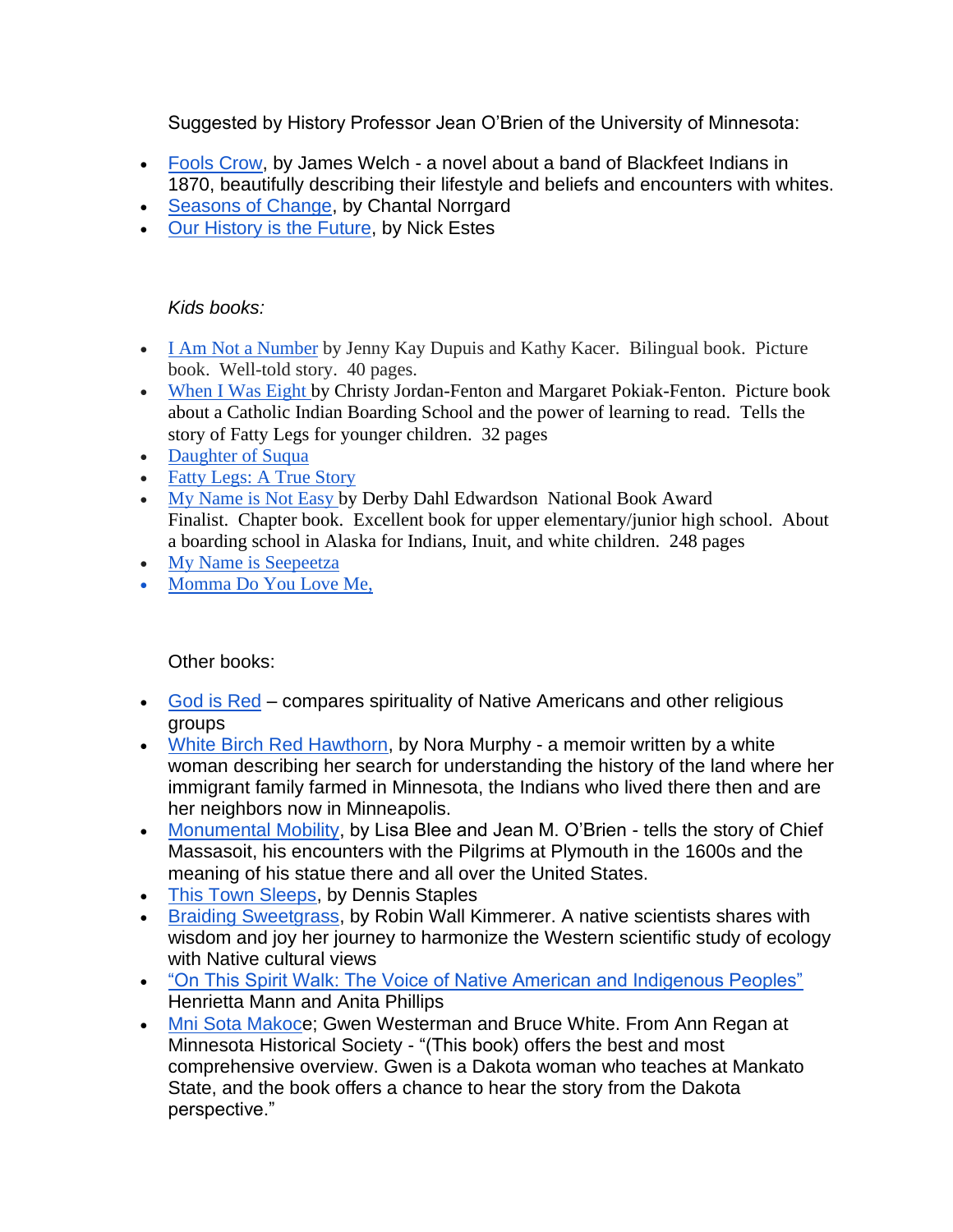- [Fort Snelling at Bdote,](https://www.amazon.com/Fort-Snelling-Bdote-Updated-History/dp/1681341719/ref=sr_1_1?crid=3MXZTV39Q2COT&dchild=1&keywords=fort+snelling+at+bdote&qid=1598995532&s=books&sprefix=fort+snelling+at+bd%2Cstripbooks%2C180&sr=1-1) Peter Decarlo, provides an overview of the Twin Cities area, the many sites that are sacred to the Dakota, and the continuing presence of Indigenous people in the Cities. Reading this book, which is shorter than *Makoce*, helps people reframe the traditional view of American westward expansion." (Ann Regan, Editor-in-Chief, Minnesota Historical Society Press)
- First Nations Development Institute's [Book List](https://www.firstnations.org/knowledge-center/books/)
	- o [Bury My Heart at Wounded Knee,](https://en.wikipedia.org/wiki/Bury_My_Heart_at_Wounded_Knee) by Dee Brown
	- o [The Legacy of the Conquest,](https://wwnorton.com/books/9780393304978) by Patricia Nelson Limerick
	- o [Everything You Wanted to Know About Indians But Were Afraid to Ask,](https://birchbarkbooks.com/all-online-titles/everything-you-wanted-to-know-about-indians-but-were-afraid-to-ask) by Anton Treuer

## **Books on Boarding Schools**

- Adams, David Wallace. *[Education for Extinction: American Indians and the](https://www.amazon.com/Education-Extinction-American-Experience-1875-1928/dp/0700608389)  [Boarding School Experience 1875-1928](https://www.amazon.com/Education-Extinction-American-Experience-1875-1928/dp/0700608389)*, University Press of Kansas, 1997
- Archuleta, Margaret, Brenda J. Child, and K. Tsianina Lomawaima (Eds.) *[Away](https://www.amazon.com/Away-Home-American-Experiences-1879-2000/dp/0934351627)  [from Home: American Indian Boarding School Experiences](https://www.amazon.com/Away-Home-American-Experiences-1879-2000/dp/0934351627)*, Heard Museum, 2000
- Child, Brenda. *[Boarding School Seasons: American Indian Families, 1900-1940](http://oyate.org/index.php/hikashop-menu-for-module-114/product/287-boarding-school-seasons-american-indian-families-1900-1940)*, University of Nebraska Press, 2000 100 pages long. Uses letters from students, parents, and staff to describe the effects of separation, dangers of illness, the nature of work at the schools, and resistance by the students. Very Good.
- Lajimodiere, Denise. *[Stringing Rosaries: The History, the Unforgivable, and the](https://www.amazon.com/Stringing-Rosaries-Unforgivable-Contemporary-Indigenous/dp/1946163104)  [Healing of Northern Plains American Indian Boarding School Survivors,](https://www.amazon.com/Stringing-Rosaries-Unforgivable-Contemporary-Indigenous/dp/1946163104)* North Dakota State University Press, 2019
- Giago, Tim. *[Children Left Behind: The Dark Legacy of Indian Mission Boarding](http://oyate.org/index.php/hikashop-menu-for-module-114/product/742-children-left-behind-the-dark-legacy-of-indian-mission-boarding-schools)  [Schools.](http://oyate.org/index.php/hikashop-menu-for-module-114/product/742-children-left-behind-the-dark-legacy-of-indian-mission-boarding-schools)* Clear Light Pub., 2006
- Churchill, Ward. *[Kill the Indian, Save the Man: The Genocidal Impact of](https://www.amazon.com/Kill-Indian-Save-Man-Residential/dp/0872864340/ref=sr_1_1?crid=35GX3EWR4465K&dchild=1&keywords=kill+the+indian+save+the+man&qid=1602084858&s=books&sprefix=kill+the+in%2Cstripbooks%2C193&sr=1-1)  [American Indian Residential Schools.](https://www.amazon.com/Kill-Indian-Save-Man-Residential/dp/0872864340/ref=sr_1_1?crid=35GX3EWR4465K&dchild=1&keywords=kill+the+indian+save+the+man&qid=1602084858&s=books&sprefix=kill+the+in%2Cstripbooks%2C193&sr=1-1)* City Lights Publishers, 2004.
- Fortunate Eagle, Adam. *[Pipestone: My Life in an Indian Boarding School.](https://www.amazon.com/Pipestone-Life-Indian-Boarding-School/dp/080614114X/ref=pd_sbs_14_5/132-2892512-0216812?_encoding=UTF8&pd_rd_i=080614114X&pd_rd_r=548d0e4f-627a-4e18-b42b-854f024a295b&pd_rd_w=STrbC&pd_rd_wg=Q6dMw&pf_rd_p=b65ee94e-1282-43fc-a8b1-8bf931f6dfab&pf_rd_r=F63WRB12JV2BAXATBBN9&psc=1&refRID=F63WRB12JV2BAXATBBN9)* Univ. of Oklahoma Press, 2020.

### **Instruction**

- ["On this Spirit Walk: The Voices of Native American and Indigenous Peoples"](https://www.amazon.com/This-Spirit-Walk-American-Indigenous/dp/1426758413#ace-g9859629705) by Henrietta Mann and Anita Phillips is a small group curriculum for churches
- <https://mnhum.org/native-nations-minnesota/>
- Roots of Injustice. Seeds of Change. 2 hour workshop on the impact of the Doctrine of Discovery and how to promote healing with Indigenous people [https://www.fgcquaker.org/system/files/cloud\\_attachments/Roots-of-](https://www.fgcquaker.org/system/files/cloud_attachments/Roots-of-Injustice_Seeds-of-Change.pdf)[Injustice\\_Seeds-of-Change.pdf](https://www.fgcquaker.org/system/files/cloud_attachments/Roots-of-Injustice_Seeds-of-Change.pdf)

# **Listening (Podcasts/Radio)**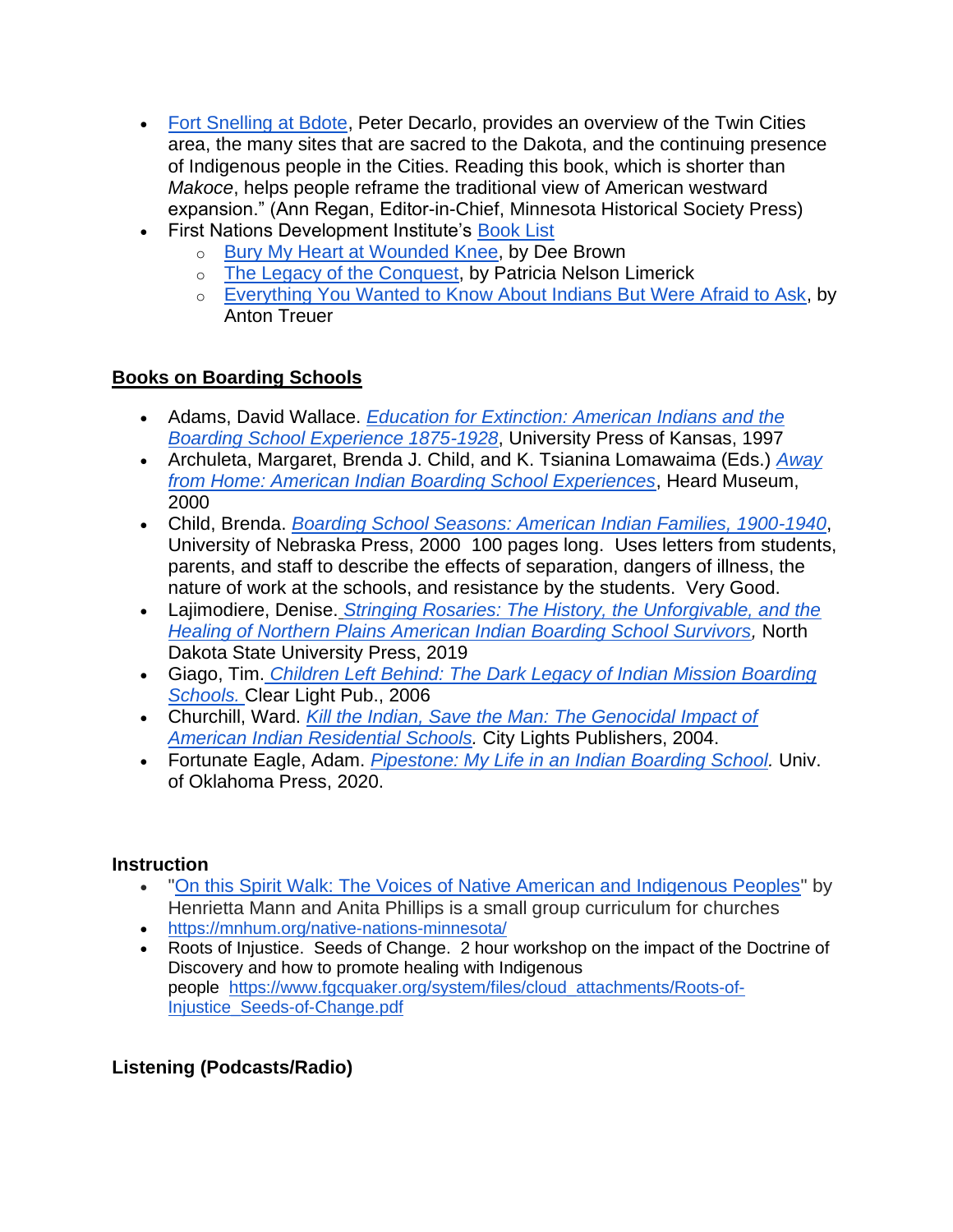- ["Little War on the Prairie,](https://www.sceneonradio.org/episode-35-little-war-on-the-prairie-seeing-white-part-5/)" 1-hour documentary from *This American Life* on the U.S.-Dakota War
- [White Earth Radio Station](http://www.niijiiradio.com/) (89.9 FM)
- First Nations Development Institute's [Webinars](https://www.firstnations.org/knowledge-center/webinars/)
- [NPR Interview](https://www.npr.org/2012/10/08/162392326/everything-you-wanted-to-know-about-indians) w/ Anton Treuer on his book, Everything You Wanted to Know About Indians…
- The Land Remembers. 20 minutes. Talk to churches about remembering the land and the first people who lived here and how churches can work toward right relationship with native communities. [http://www.pbuuc.org/OoS/2018-11-](http://www.pbuuc.org/OoS/2018-11-4_Service/2018-11-4-Sermon.mp3) [4\\_Service/2018-11-4-Sermon.mp3](http://www.pbuuc.org/OoS/2018-11-4_Service/2018-11-4-Sermon.mp3)

**Ramsey County Historical Society** information about the land. Received from Rich Arpi, Researcher on 1/9/2020:

The Dakota ceded land east of the Mississippi River and West of the St. Croix to the United States in 1837. This would include much of present-day St. Paul. Land west of the river and most of Southern Minnesota were ceded by the Dakota in 1851 by the Treaties of Traverse des Sioux and Mendota. Most Native American land was ceded to the U.S. via treaties, or just outright stolen and squatters moving in.

I am not aware of any time in U.S. history of Native American nations making separate land deals with private individuals, organizations or firms. All legal land transactions had to be approved by Congress.

Native American (Dakota villages) were at Kaposia (near the mouth of Phalen Creek on the east side of the river prior to the 1830s and on the west side near the park of the same name in South St. Paul, 1830s-late 1850s. They had hunting and fishing villages (summer only) on Lake Vadnais and a village at Bde Make Ska……otherwise open land. No concept of individual land ownership, which you probably know. Dakota were prominent around St. Paul in the 1840s and early 1850s. After 1862, of course, you know the rest.

### **Speakers**

- Rev. Jim Bear Jacobs of Minnesota Council of Churches gives [tours](http://www.mnchurches.org/what-we-do/healing-minnesota-stories) (3hrs or 6hrs) of Native American Sacred Sites in Twin Cities jimbear.jacobs@mnchurches.org
- Shawna knows a speaker for the topic of missing and murdered Indigenous women.
- Professor Katrina Phillips of Macalester has offered to lead a book discussion around one of the books she suggested.
- Christine Diindiisi-Wallette McCleave Lecturer
- [Bdote Learning Tours](https://mnhum.org/k12/professional-development-educators/learning-from-place-bdote/)

### **Videos/TV**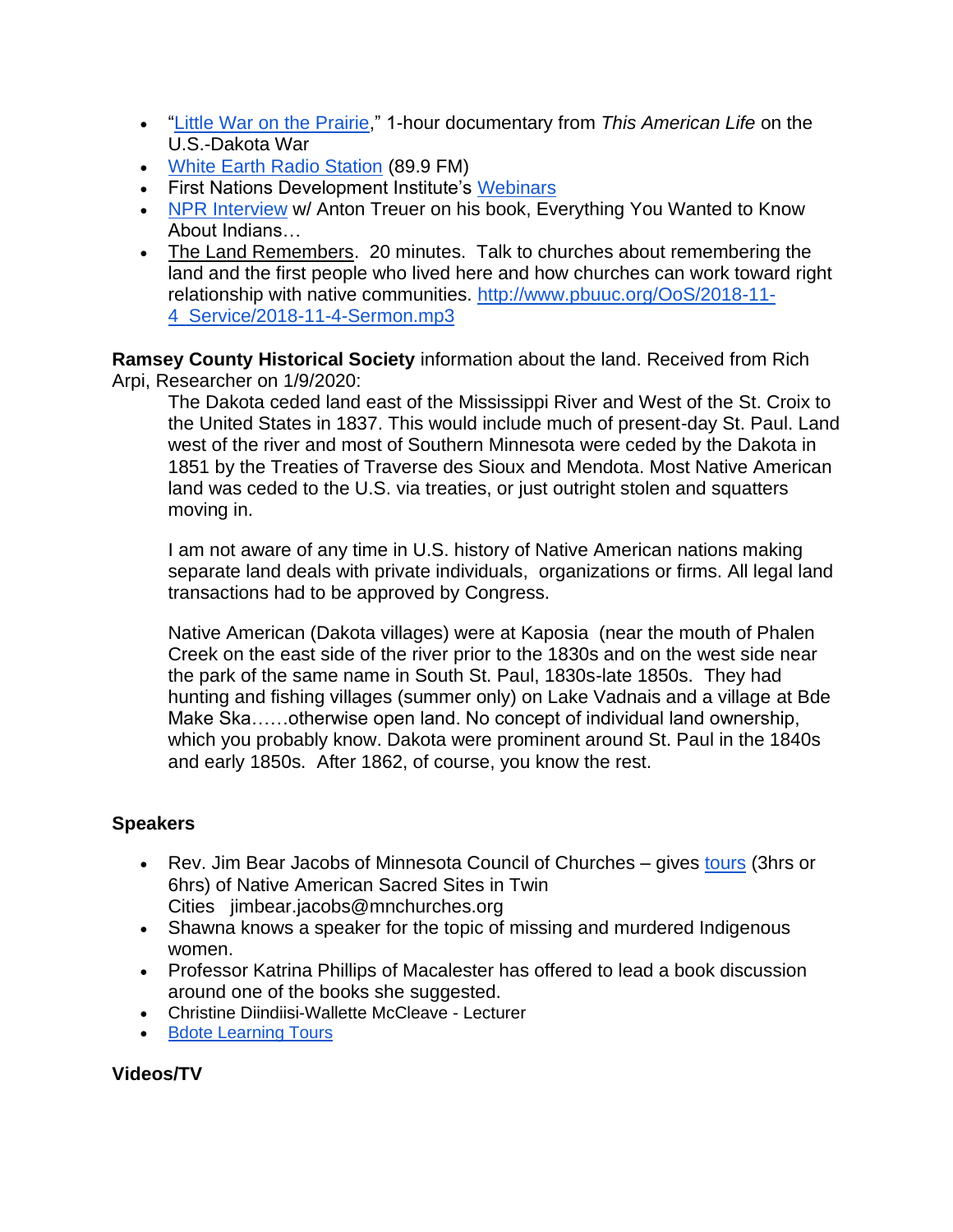- Dakota Exile (1 hour long) is available to stream for free at: <https://www.tpt.org/dakota-exile/video/tpt-documentaries-dakota-exile/> tells the history of the 1862 Dakota War and massacre, forced exile of all Dakota from MN, interviews with Indians who went to Boarding Schools, importance of their culture, medicine, spirituality and language. Excellent introduction.
- Dakota Conflict. TPT. Excellent one hour video. Covers 1851 treaty to 1863. [http://www.mnvideovault.org/index.php?id=8011&select\\_index=0&popup=](http://www.mnvideovault.org/index.php?id=8011&select_index=0&popup=yes) [yes](http://www.mnvideovault.org/index.php?id=8011&select_index=0&popup=yes)
- First Nations Development Institute's [Videos](https://www.firstnations.org/knowledge-center/videos/)
- Richard Twiss this a good talk that Richard gave to an ecumenical group of faith leaders. <https://www.youtube.com/watch?v=fGw7AU6VDOs>
- Jingle Dress Dancers in the Modern World. Ojibwe people and pandemics [https://vimeo.com/433760775https://vimeo.com/433760775https://vimeo.com/43](https://vimeo.com/433760775https:/vimeo.com/433760775https:/vimeo.com/433760775) [3760775](https://vimeo.com/433760775https:/vimeo.com/433760775https:/vimeo.com/433760775) Jingle dress dancing started with the Flu pandemic of 1918 and is being used today. Makes a reference to boarding schools. Brenda Child is interviewed. 16 minutes.
- [Our Spirits Don't Speak English,](https://en.wikipedia.org/wiki/Our_Spirits_Don%27t_Speak_English) a documentary on boarding schools

## **Websites**

- [Native Land](https://native-land.ca/) maps of Indian territories, languages, treaties, land cessions
- [Bdote Memory Map](http://bdotememorymap.org/) importance of Twin Cities places to Dakota people. Has a resource page with lots of links.
- [Healing Minnesota stories](https://healingmnstories.wordpress.com/) working towards understanding and healing between Native Americans and non-Native peoples
- <http://treatiesmatter.org/exhibit/> In this virtual exhibit, see how Dakota and Ojibwe treaties with the U.S. government affected the lands and lifeways of the Indigenous peoples of the place now called Minnesota and why these binding agreements between nations still matter today.
- First Nations Development Institute's [Knowledge Center](https://www.firstnations.org/knowledge-center/)

# **College classes**

• University of Minnesota History with Professor Jean O'Brien

Hist 3872 Indians since 1830. Meets Tuesdays from 4:00 to 6:30 beginning September 8, 2020 online.

- UMN minor on Native American Environmental Knowledge https://cape.umn.edu/majors/native-american-environmental-knowledge
- Macalester History with Professor Katrina Phillips